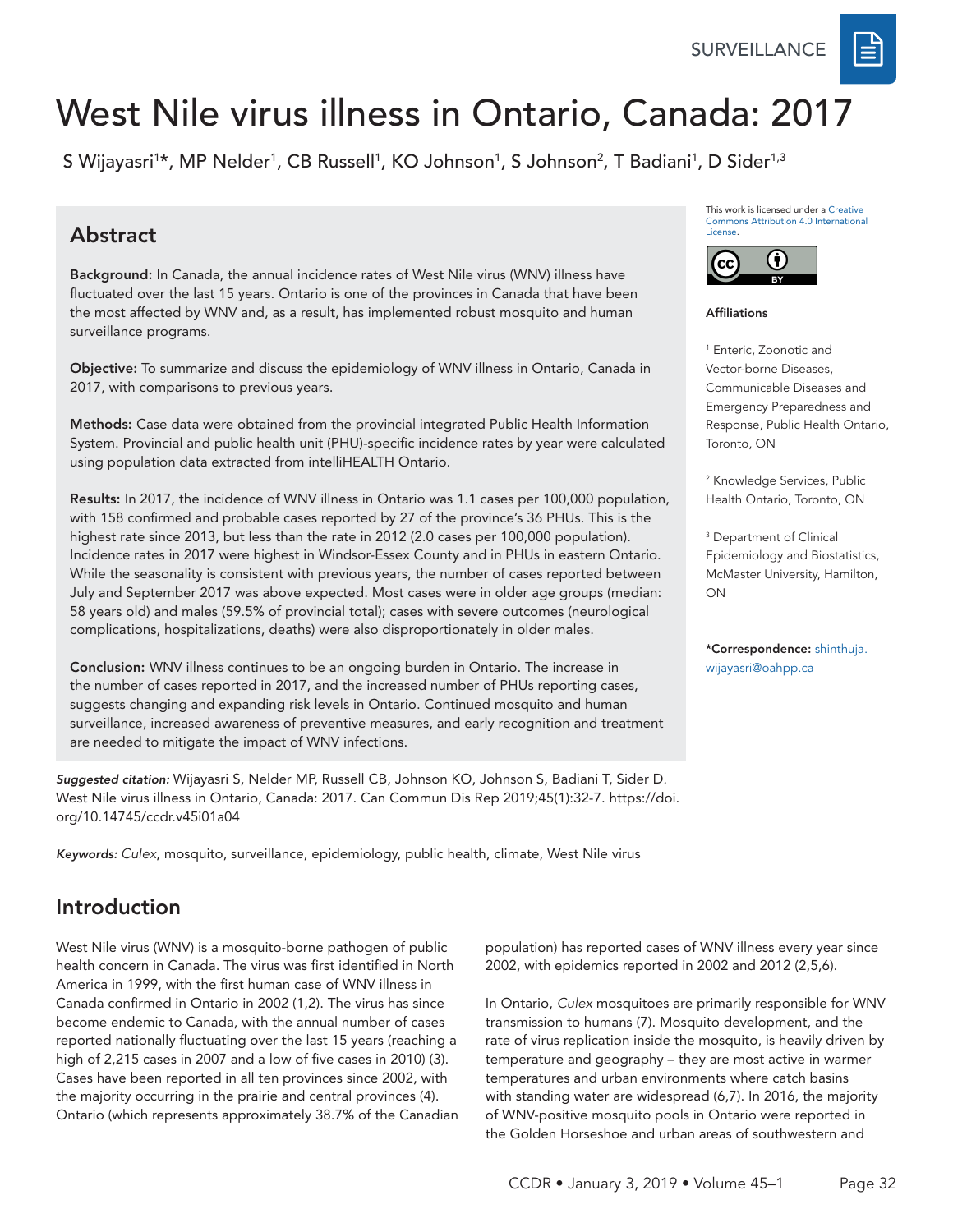southeastern Ontario (7). Studies have identified a strong relationship between the number of WNV-positive mosquito pools and the number of confirmed human cases reported each year, highlighting the usefulness of mosquito surveillance in early detection and risk assessment (6,8).

While the majority of cases are asymptomatic, or do not seek medical attention due to mild symptoms, a fraction of those infected develop severe outcomes, including neuroinvasive disease (9,10). Neuroinvasive disease that can present as meningitis, encephalitis or acute flaccid paralysis are difficult to treat and are associated with high morbidity, mortality and long-term sequelae (9,10). Considering that WNV infection can lead to severe illness, and that treatment is only supportive, public health efforts have focused on early detection through mosquito and human surveillance, promotion of preventive measures and increasing awareness (9). An understanding of WNV epidemiology is therefore necessary to inform such public health efforts.

The objective of this report is to summarize and discuss the epidemiology of WNV illness in Ontario, Canada in 2017, with comparisons to previous years.

## Methods

#### Population and surveillance case definitions

During the 2017 surveillance period, there were 36 public health units (PHUs) in Ontario that provided local health services within their jurisdictions (11). Under the *Health Protection and Promotion Act*, all PHUs are responsible for case management and reporting of diseases of public health significance in Ontario (12). PHUs classify and report confirmed and probable WNV illness cases using the provincial surveillance case definitions and disease classifications (13).

#### Data source

PHUs report WNV illness cases to the province using the web-based integrated Public Health Information System (iPHIS). PHU reports include information on case demographics, exposures, symptoms, hospitalizations and deaths. Details for confirmed and probable cases of WNV illness with episode dates from 2005 to 2017 were extracted from iPHIS. Episode date is an approximation of illness onset, based on the first available date in the following hierarchy: symptom onset, specimen collection, laboratory result or report date.

#### Analyses

Descriptive analyses were conducted using SAS 9.3 and Microsoft Excel 2010. Case-level data from iPHIS were used to describe the geographic trends, seasonality, age and sex distributions and clinical outcomes of WNV illness cases in Ontario reported in 2017. To eliminate the skewing effect of the WNV epidemic in 2012, the epidemic year was excluded from historical averages, and four-year historical averages (2013–2016) were used as comparators to 2017 (6). Provincial incidence rates (2005–2016) and PHU-specific incidence rates (2017) were calculated per 100,000 population per year using provincial and PHU population estimates (2005–2016) and projections (2017) obtained from Statistics Canada via intelliHEALTH Ontario. Given the uncertainties with assigning exposure locations, cases reporting travel outside the province during the incubation period were not excluded from the analyses. ESRI ArcGIS™ v10.3 (ESRI, Redlands, California, United States) was used to map WNV illness incidence rates by PHUs for 2017. Rates were grouped into classes using manual classification methods.

#### Ethics statement

This manuscript reports on routine surveillance activities and not research, and therefore research ethics committee approval was not required. Data are available upon request via Public Health Ontario at [http://www.publichealthontario.ca/en/About/Pages/](http://www.publichealthontario.ca/en/About/Pages/privacy.aspx) [privacy.aspx.](http://www.publichealthontario.ca/en/About/Pages/privacy.aspx)

## **Results**

### **Overall**

In 2017, 158 confirmed and probable WNV illness cases were reported in Ontario, well above the four-year historical average of 40 cases per year. This is the second highest number of cases reported in a single year since 2005, with the number of cases increasing annually since 2014 (Figure 1). The incidence rate of WNV illness in Ontario in 2017 was 1.1 cases per 100,000 population, an almost three-fold increase from 2016 (0.4 cases per 100,000 population), but below the incidence rate in 2012 (2.0 cases per 100,000 population).



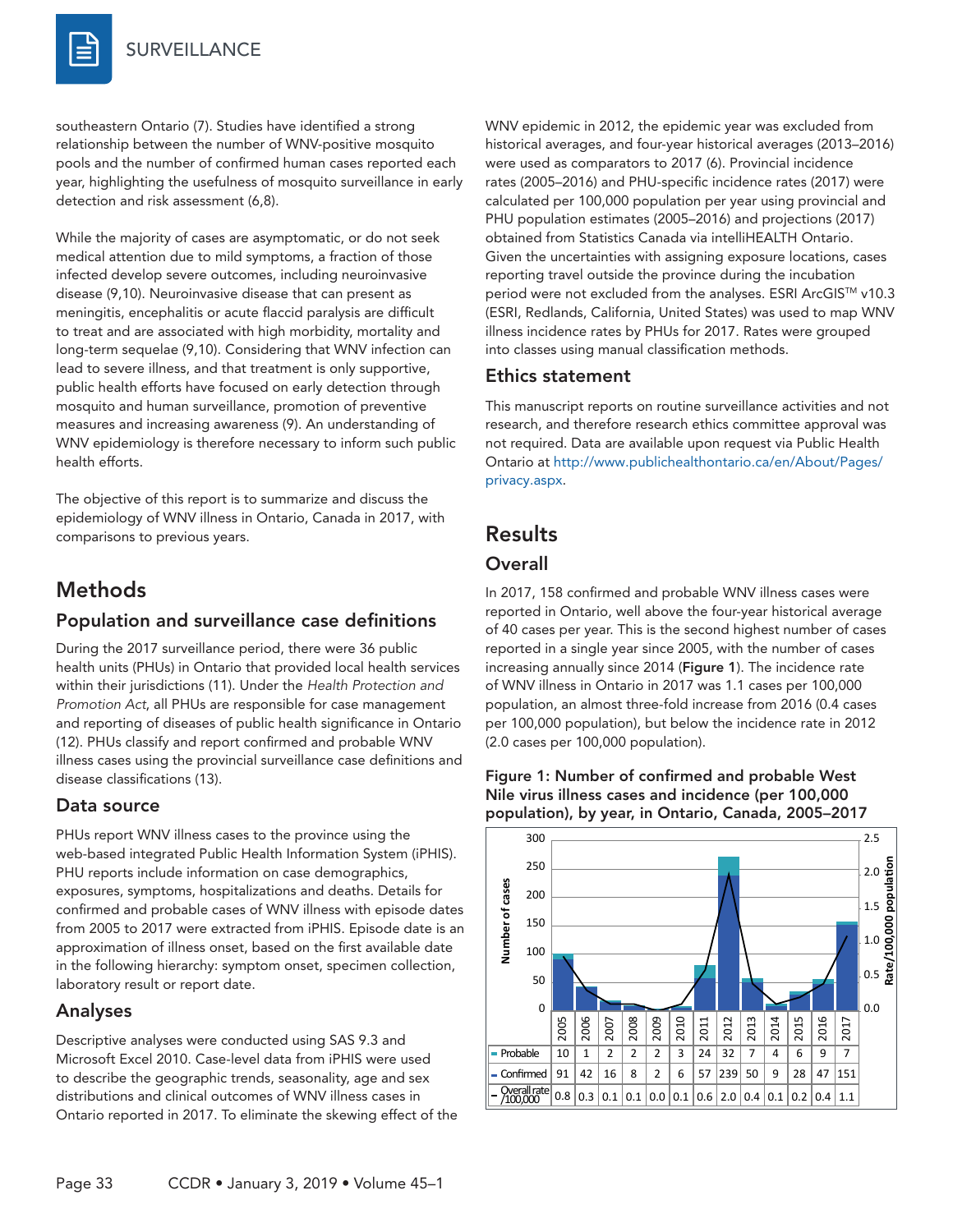**SURVEILLANCE** 



#### Geographic distribution

Twenty-seven PHUs reported WNV illness cases in 2017. This is higher than in the previous four years (2013–2016), during which 13 to 15 PHUs reported cases per year. Of the total cases reported in Ontario in 2017, the majority of cases were reported by Toronto (28/158 cases, 17.7%), followed by Ottawa (20/158 cases, 12.7%) and Windsor-Essex County (20/158 cases, 12.7%). Increases in Ottawa (7.5 times its four-year historical average) and Windsor-Essex County (5.7 times its four-year historical average) were particularly notable (Table 1).

#### Table 1: Number of confirmed and probable West Nile virus illness cases reported in 2017, compared to fouryear historical averages (2013–2016), by public health unit<sup>a</sup>, Ontario, Canada

| <b>Health Unit</b>                         |                | 2017          | 2013-2016            |  |  |  |
|--------------------------------------------|----------------|---------------|----------------------|--|--|--|
|                                            | $\overline{ }$ | $\frac{9}{6}$ | Four-year<br>average |  |  |  |
| Toronto                                    | 28             | 17.7          | 12.5                 |  |  |  |
| City of Ottawa                             | 20             | 12.7          | 2.7                  |  |  |  |
| Windsor-Essex County                       | 20             | 12.7          | 3.5                  |  |  |  |
| York Region                                | 12             | 7.6           | 1.5                  |  |  |  |
| Peel Region                                | 10             | 4.3           |                      |  |  |  |
| Niagara Region                             | 8              | 5.1           | 5.7                  |  |  |  |
| Simcoe Muskoka District                    | 7              | 4.4           | 1.3                  |  |  |  |
| City of Hamilton                           | 6              | 3.8           | 3.7                  |  |  |  |
| Halton Region                              | 6              | 3.8           | 1.5                  |  |  |  |
| Leeds, Grenville and Lanark District       | 6              | 3.8           | 0.0                  |  |  |  |
| Eastern Ontario                            | 5              | 3.2           | 1.0                  |  |  |  |
| Grey Bruce                                 | 4              | 2.5           | 0.0                  |  |  |  |
| Durham Region                              | 1.9<br>3       |               | 0.0                  |  |  |  |
| Haliburton, Kawartha, Pine Ridge           | 3              | 1.9           | 0.0                  |  |  |  |
| Peterborough County-City                   | 3              | 1.9           | 0.0                  |  |  |  |
| Waterloo Region                            | 3              | 1.9           | 0.0                  |  |  |  |
| Kingston, Frontenac, Lennox &<br>Addington | $\overline{2}$ | 1.3           | 0.0                  |  |  |  |
| Sudbury and District                       | 2              | 1.3           | 1.0                  |  |  |  |
| Wellington-Dufferin-Guelph                 | 2              | 1.3           | 1.0                  |  |  |  |
| Haldimand-Norfolk                          | 1              | 0.6           | 0.0                  |  |  |  |
| Hastings & Prince Edward Counties          | 1              | 0.6           | 0.0                  |  |  |  |
| Lambton County                             | 1              | 0.6           | 1.0                  |  |  |  |
| Middlesex-London                           | 1              | 0.6           | 2.0                  |  |  |  |
| Oxford County                              | 1              | 0.6           | 1.0                  |  |  |  |
| Perth District                             | 1              | 0.6           | 0.0                  |  |  |  |
| Renfrew County and District                | 1              | 0.6           | 1.0                  |  |  |  |
| Timiskaming                                | 1              | 0.6           | 0.0                  |  |  |  |
| Total (Ontario)                            | 158            | 100.0         | 40.0                 |  |  |  |

Abbreviation: n, number

a Public health unit refers to the individual's health unit of residence at the time of illness onset and not necessarily the location of exposure. Location of disease acquisition cannot be attributed to public health unit. Only public health units that reported cases in 2017 are included in this table (n=27)

<sup>b</sup> Percent (%) is the proportion of total cases reported in Ontario in 2017 (n=158)

Windsor-Essex County also had the highest incidence rate (4.9 cases per 100,000 population) in Ontario in 2017. High incidence rates were also observed in several low population health units in the eastern region of Ontario, including Leeds, Grenville and Lanark District (3.5 cases per 100,000 population), Timiskaming (3.0 cases per 100,000 population) and Eastern Ontario (2.4 cases per 100,000 population) (Figure 2). Of cases reporting an exposure in 2017, 9.2% (13/141) reported travel outside the province during the incubation period.

#### Figure 2: Incidence of West Nile virus illness (per 100,000 population) in 2017, by public health unit<sup>a</sup>, Ontario, Canada



Abbreviations: n, number; WNV, West Nile virus

a Public health unit refers to the individual's health unit of residence at the time of illness onset and not necessarily the location of exposure. Location of disease acquisition cannot be attributed to public health unit

#### **Seasonality**

The majority of cases occurred between July and September 2017, with the highest proportion of cases reported in August (57.6%) (Figure 3). The seasonal distribution of cases in 2017 was similar to previous years, peaking in August; however, monthly case counts were more than four times the average of the previous four years for July (observed 19 cases, expected four) and August (observed 91 cases, expected 17).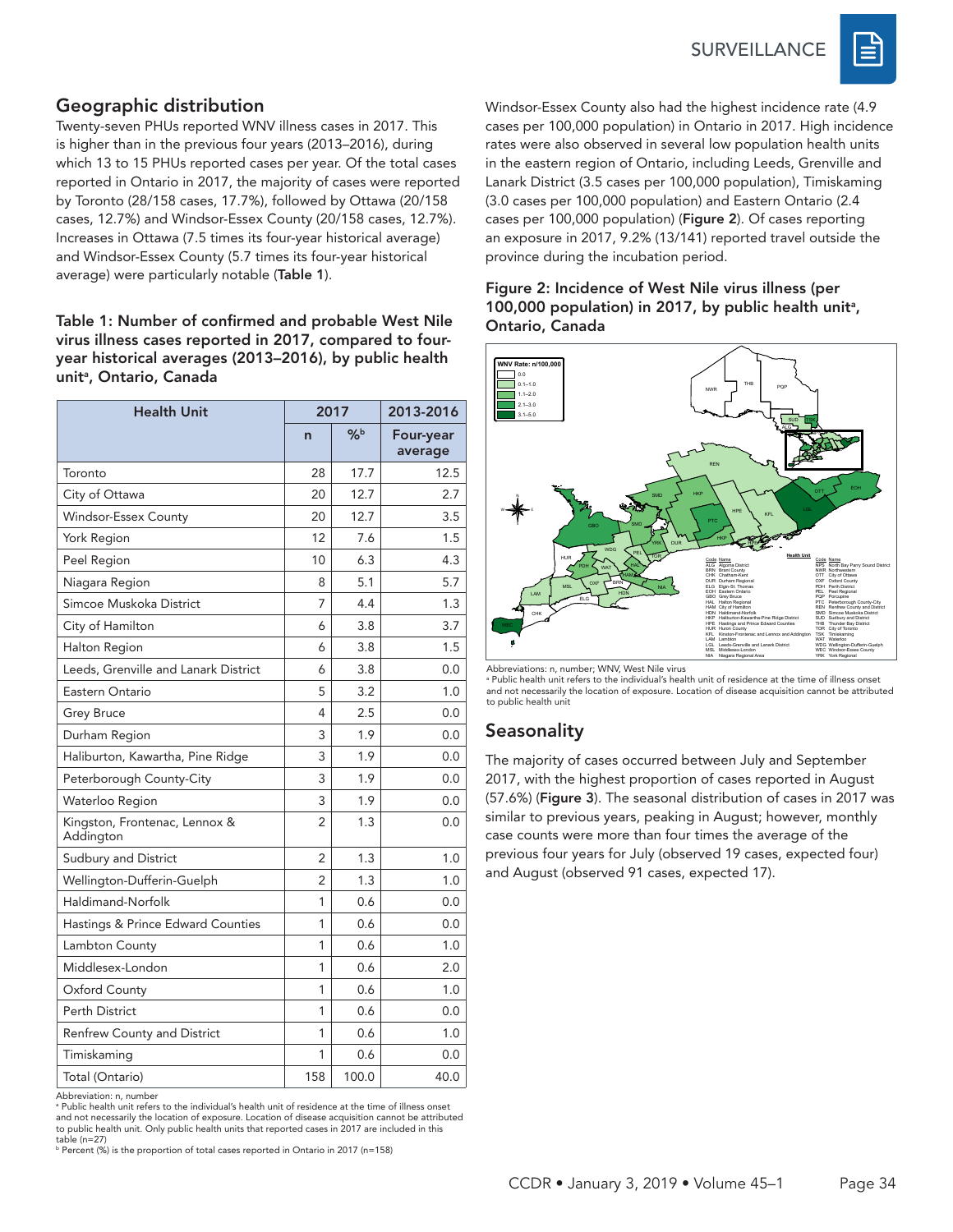Figure 3: Number of confirmed and probable West Nile virus illness cases reported in 2017, compared to four-year historical averages (2013–2016), by episode month, Ontario, Canada



#### Age and sex distribution

Cases of WNV illness in 2017 ranged from five to 89 years old, with most cases in older age groups (median: 58 years old) and males (59.5% of provincial total) (Figure 4). In particular, 50.6% of the cases reported in 2017 were 50–69 years old and 51.3% were males over 45 years old. Overall, the age distribution in 2017 follows patterns observed in the previous four years. However, the male to female ratio was higher in the older age groups, particularly in the 40–49 (1.6 times), 60–69 (1.4 times), 70–79 (3.8 times) and the 80–89 (2.3 times) year age groups.

### Clinical outcomes

Of the 158 cases reported in 2017, 38.6% (61 cases) presented with neurological complications, 37.3% (59 cases) presented with non-neurological syndrome, and 2.5% (four cases) were asymptomatic; illness presentation was not specified for 21.5%

Figure 4: Number of confirmed and probable West Nile virus illness cases reported in 2017 compared to fouryear historical averages (2013–2016), by age groupª and sex, Ontario, Canada



 $^{\circ}$  Age group refers to the age group (in years) of the individual at the time of illness

(34 cases) (Table 2). Hospitalization was indicated for 38.6% of cases reported in 2017 (61/158), of which 72.1% (44/61) presented with neurological complications and 14.8% (9/61) presented with non-neurological syndrome; illness was not specified for the remaining 13.1% (8/61). The median age of hospitalized cases was 65 years old (range: 5–80 years old), and 68.9% (42/61) were male. Of the 158 WNV illness cases reported in 2017, nine died (case fatality rate: 5.7%), with WNV illness reported as the underlying or contributing cause for six cases (66.7%). The median age of the nine fatal cases was 79 years old (range: 54–89 years old) and six (66.7%) were male. In comparison, the number of deaths reported between 2013 and 2016 ranged from zero to six per year.

#### Table 2: Number and proportion of confirmed and probable West Nile virus illness cases, by severity of illness and year, in Ontario, Canada, 2013–2017

| <b>Severity of Illness</b>   | 2013         |      | 2014         |      | 2015           |               | 2016                     |               | 2017           |      |
|------------------------------|--------------|------|--------------|------|----------------|---------------|--------------------------|---------------|----------------|------|
|                              | $\mathsf{n}$ | %    | $\mathsf{n}$ | %    | $\overline{n}$ | $\frac{9}{6}$ | $\mathsf{n}$             | $\frac{9}{6}$ | $\overline{n}$ | %    |
| Clinical Illness (all cases) | 57           | 100  | 13           | 100  | 34             | 100           | 56                       | 100           | 158            | 100  |
| Asymptomatic                 | 3            | 5.3  |              | 7.7  |                | 2.9           | 4                        | 7.1           | 4              | 2.5  |
| Non-neurological syndrome    | 22           | 38.6 | 3            | 23.1 | 12             | 35.3          | 13                       | 23.2          | 59             | 37.3 |
| Neurological complications   | 17           | 29.8 | 6            | 46.2 | 14             | 41.2          | 32                       | 57.1          | 61             | 38.6 |
| Unspecified illness          | 15           | 26.3 | 3            | 23.1 |                | 20.6          | $\overline{\phantom{a}}$ | 12.5          | 34             | 21.5 |
| Hospitalization <sup>a</sup> | 19           | 33.3 | 4            | 30.8 | 13             | 38.2          | 27                       | 48.2          | 61             | 38.6 |
| Deathb                       | 2            | 3.5  | 0            | 0.0  |                | 0.0           | 6                        | 10.7          | 9              | 5.7  |

Abbreviation: n, number

<sup>a</sup> Percent (%) refers to the proportion of total annual cases that were reported as hospitalized due to their disease at the time of data extraction; underreporting of hospitalizations may occur in the integrated Public Health Information System (iPHIS), particularly if the case was hospitalized after follow-up by the public health unit, or if the case was hospitalized for other reasons when they acquired West Nile virus

p<br>Percent (%) refers to the proportion of total annual cases for which a death was reported. Deaths were counted if the case was reported as having died due to their disease at the time of data extraction; variations in follow-up may exist among public health units in determining outcomes for all reportable diseases as well as how the deaths are entered in the type/cause of death fields in iPHIS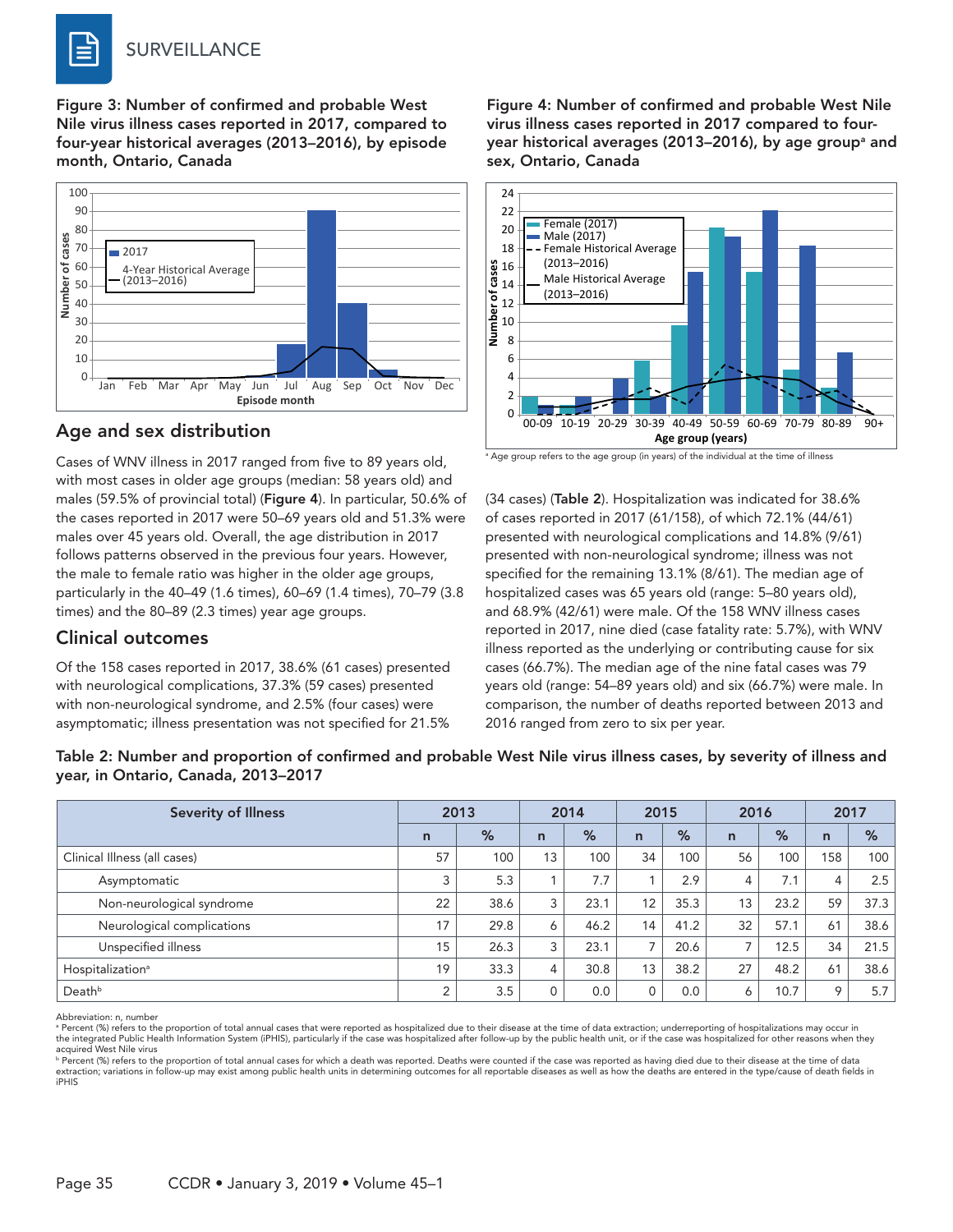**SURVEILLANCE** 



# **Discussion**

The number of WNV illness cases reported in Ontario in 2017 was higher than the previous four years. This trend corresponds to trends in WNV-positive mosquito pools identified in Ontario (14). The seasonality of WNV illness in 2017 was also typical of patterns observed in previous seasons in Ontario and the United States (2,15). However, while the distribution of WNV illness in urban areas of Ontario (Toronto, Ottawa, Windsor-Essex County, York Region and Peel Region) is consistent with mosquito surveillance previously conducted in the province, increases in WNV illness cases were also observed in low population, rural PHUs in eastern Ontario (6,16). The age and sex distribution of cases reported in 2017 were also similar to previous years, with older age groups and males disproportionately affected. The majority of cases with severe clinical outcomes (neurological complications, hospitalizations and deaths) were also older and mostly male, consistent with previous findings that increasing age and being male are risk factors for severe WNV illness outcomes and long-term sequelae (15,17).

#### Implications and next steps

While the cause of the increase is not immediately clear, there may some contributing factors. Ontario experienced a relatively warmer (above historical average) 2016–2017 winter, followed by average spring and early summer temperatures (18). The warmer winter temperatures allowed for increased survival of overwintering *Culex* mosquitoes and an increased number of WNV-positive mosquitoes in the spring and summer to start the transmission cycle (19,20). This is consistent with the observation that, while the increase in 2017 was above expected, average temperatures in spring and early summer were not high enough to allow for quicker mosquito development and virus amplification to reach levels similar to 2012 (20,21).

In terms of next steps, there are several public health implications. The 2017 surveillance period highlights the important role of robust and comprehensive surveillance data in WNV prevention and control efforts. Given that temperature is a driving factor in mosquito development and virus amplification, monitoring temperature in conjunction with ongoing mosquito and human surveillance is necessary for early detection and to assess the fluctuating risks of WNV transmission. Mosquito surveillance conducted over several years, particularly in the eastern PHUs, is needed to determine if risk levels are changing in this region and in the province. Such surveillance data are essential to informing targeted public health actions, such as increasing awareness and education related to preventive measures and early recognition, particularly in the older portions of the population and those at risk of severe disease.

#### Limitations

As with most passive surveillance systems, the true incidence of disease is underreported due to a variety of factors, such as disease awareness, health care seeking behaviours and variations in clinical testing. Therefore, the incidence of WNV illness is likely underestimated, and skewed toward cases with severe clinical symptoms and outcomes. Given that the majority of WNV cases are asymptomatic or have mild symptoms, and are likely not captured by surveillance, estimating the true burden of WNV infections in the province is particularly challenging. The Public Health Agency of Canada has estimated that 18,000–27,000 WNV infections in Canada may have gone unreported or were unrecognized between 2002 and 2013 (4). As well, the geographic distributions presented in this report are based on the PHU of residence of the case at the time of illness onset and are not necessarily the location of exposure. Exposure locations reported in iPHIS (including travel-related exposure) are not sufficient to determine location of acquisition.

### Conclusion

The number of WNV illness cases reported in Ontario has risen in recent years. While variations in vector biology, weather and human activity make predicting the extent and impact of WNV challenging, it is expected that as ambient temperature increases, the number of WNV illness cases in Ontario and Canada may increase. Continued and strengthened mosquito and human surveillance, public health action to increase awareness of preventive measures, and clinical care focused on early recognition and treatment, will all help to mitigate the impact of WNV illness in Canada.

## Authors' statement

SW – Conceptualization, methodology, analysis, interpretation, writing original draft, review and editing MPN, CBR – Conceptualization, methodology, analysis, interpretation, writing original draft (parts), review and editing KOJ, SJ, TB, DS – Methodology, analysis, interpretation, review and editing

### Conflict of interest

None.

# Acknowledgements

The authors thank Ontario's public health units for their continued commitment to West Nile virus illness case management, surveillance and reporting.

# Funding

This work was supported by Public Health Ontario.